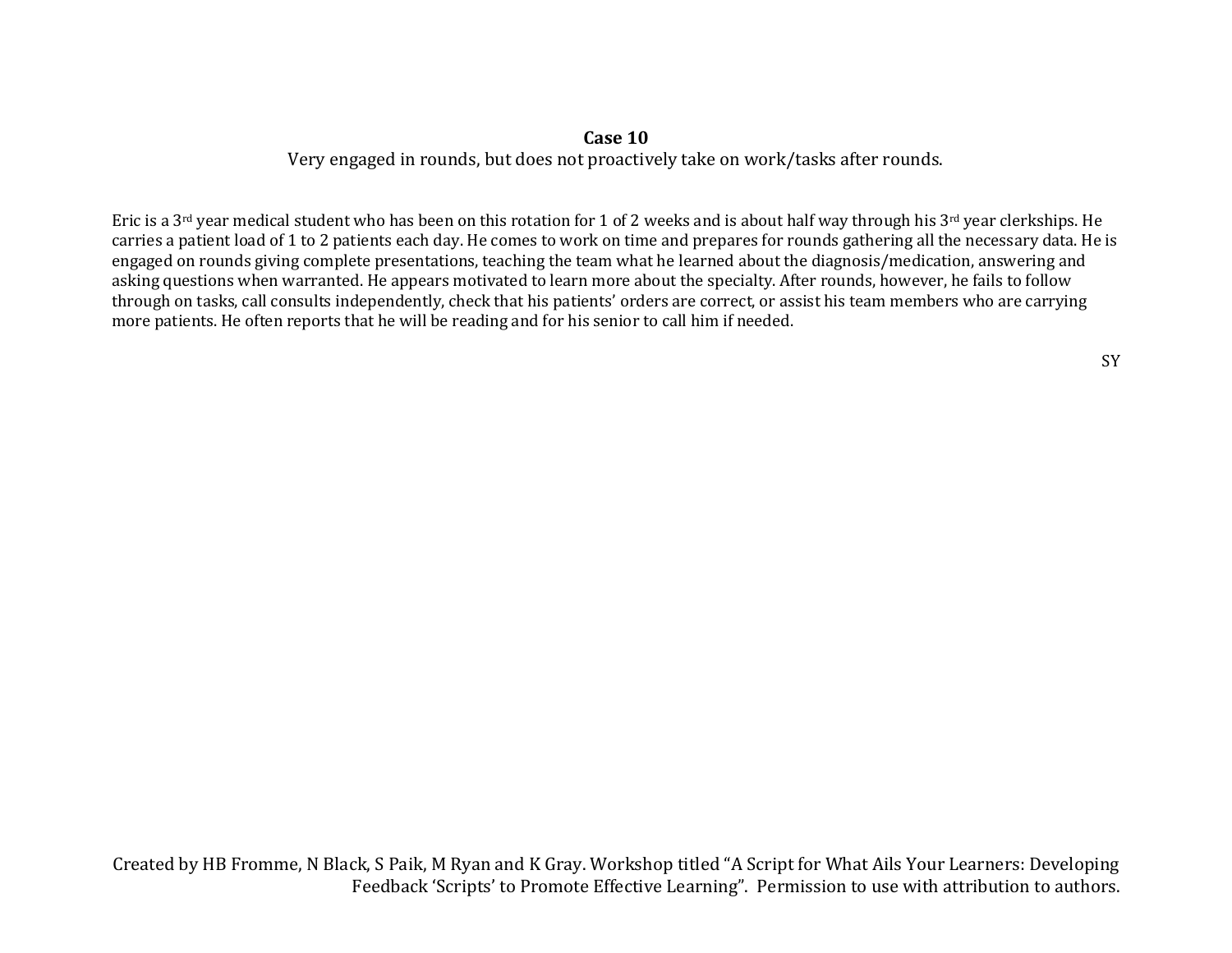## **Feedback Script** Case 10 – Engaged but not proactive with work

| <b>Step 1: Action</b><br>Identify the Trigger Behavior<br>Describe specific examples                                             | Very engaged in rounds, but does not proactively take on work/tasks after rounds<br>-often unavailable when team is busy in afternoon<br>-does not follow through on details of plan created during rounds<br>-dependent on others to complete tasks, i.e. consults, orders                                                                                                                                                                                                                                                                                                                                                                                                                                                                                                                                                                                                                                                                                                                                              |
|----------------------------------------------------------------------------------------------------------------------------------|--------------------------------------------------------------------------------------------------------------------------------------------------------------------------------------------------------------------------------------------------------------------------------------------------------------------------------------------------------------------------------------------------------------------------------------------------------------------------------------------------------------------------------------------------------------------------------------------------------------------------------------------------------------------------------------------------------------------------------------------------------------------------------------------------------------------------------------------------------------------------------------------------------------------------------------------------------------------------------------------------------------------------|
| <b>Step 2: Subcompetency</b><br>Identify Milestone-based correlation<br>• Correlate behavior to<br>milestone/EPA anchor          | <b>EPA4</b> : Enter and discuss orders and prescriptions<br>EPA 9: Collaborate as a member of an interprofessional team.                                                                                                                                                                                                                                                                                                                                                                                                                                                                                                                                                                                                                                                                                                                                                                                                                                                                                                 |
| Step 3: Evidence<br>Target High Yield Feedback Points<br>Real issue behind behavior<br>Identify impact of behaviors              | Team members often have to add more to their own "to do" list, feeling the burden of<br>your absence. Consultants can teach you things when you call them with questions.<br>Learning opportunities are missed.                                                                                                                                                                                                                                                                                                                                                                                                                                                                                                                                                                                                                                                                                                                                                                                                          |
| Step 4: Script<br><b>Create Brief Script</b><br>No more than 3-4 sentences<br>Neutral language<br>Focus on behaviors and actions | Taking full ownership of your patients means being fully involved from admission,<br>work up, and creating a management plan to calling consultants, reviewing images,<br>reading more about the differential diagnosis and management plan. I see you very<br>invested in rounds and then I don't see the same level of investment in other activities<br>and tasks important to patient care and your education. For instance, you didn't call<br>the cardiology consult on your patient the other day and told your senior that instead<br>you would be studying and he could call you if you were needed for anything.<br>By over relying on others to complete your work and know your patients I worry that<br>you aren't getting what you need for your education and your peers are taking on extra<br>work. The team cohesiveness also may suffer when not everyone is available to help.<br>Let's discuss what your roles are as a medical student and reflect on what might be<br>contributing to this issue. |

Created by HB Fromme, N Black, S Paik, M Ryan and K Gray. Workshop titled "A Script for What Ails Your Learners: Developing Feedback 'Scripts' to Promote Effective Learning". Permission to use with attribution to authors.